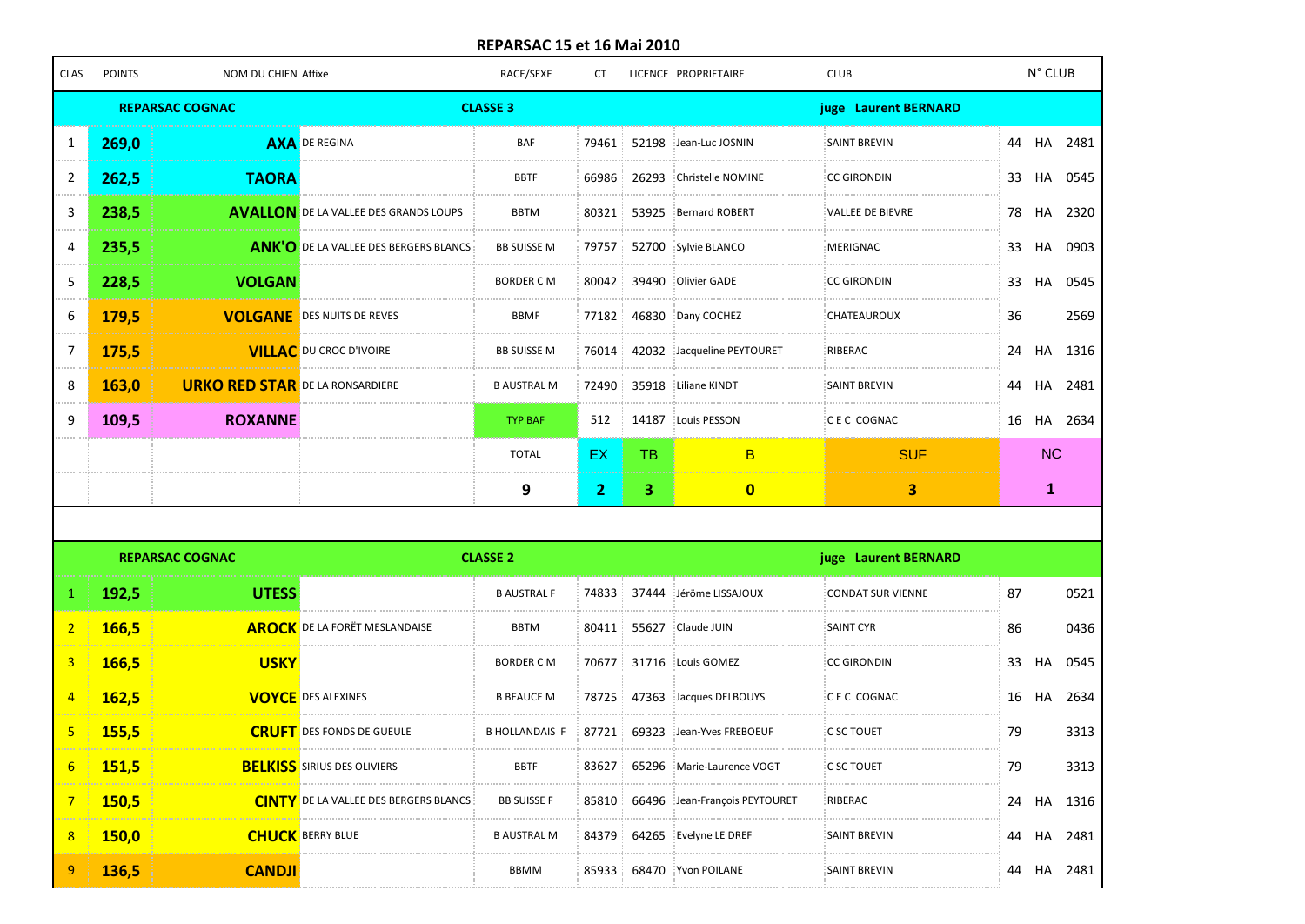| 10 <sup>°</sup> | <b>135,5</b>   |             | <b>UDSON</b> DES HABITS NOIRS        | <b>B BEAUC M</b>                               |     |    | 73989 39804 Pierre BREARD                | <b>CECCOGNAC</b>             |     |                | 16 HA 2634 |
|-----------------|----------------|-------------|--------------------------------------|------------------------------------------------|-----|----|------------------------------------------|------------------------------|-----|----------------|------------|
| <b>11</b>       | <b>125,5</b>   |             | <b>APACHE</b> DU VAL DES HURLEVENTS  | BAM                                            |     |    | 77970 48099 Nathalie SCRIBOT             | <b>C BOUV D F PUYRAVAULT</b> | 17  | HA.            | 3823       |
| 12              | <b>125,0</b>   | <b>ASKA</b> |                                      | STAFF A F                                      |     |    | 77863   47212   Christel SERRA VILAMARIN | CEC COGNAC                   |     |                | 16 HA 2634 |
| 13              | 113,0          |             | DARLING SMILING FRIEND               | DALMATIEN M                                    |     |    | 77606 51328 Michèle BRISON-VINOIS        | <b>SAINTES</b>               | 17  |                | 3158       |
| 14              | 109,0          |             | <b>UNIK</b> DE LA VALLEE DES ELFES   | G RETRIEV M                                    |     |    | 43130 39484 Gisèle MARTIN                | <b>CC GIRONDIN</b>           | 33. | HA             | 0545       |
| 15              | 108,5          |             | <b>UNIX</b> DE LAGE BASTON           | B D FLANDRES M : 77716 : 49086 : Hervé MEUNIER |     |    |                                          | <b>C SC TOUET</b>            | 79  |                | 3313       |
| 16              | 70,0           |             | <b>ALBAN DU MUSHER</b>               | <b>BBTM</b>                                    |     |    | 79999 51166 Martine MEUNIER              | <b>SAINT CYR</b>             | 86  |                | 0436       |
| 17              | <b>ABANDON</b> |             | <b>SULTAN DES LEGENDES CELTIQUES</b> | B BEAUC M                                      |     |    | 67682 30925 Christelle PIERRON           | <b>CECCOGNAC</b>             |     |                | 16 HA 2634 |
|                 |                |             |                                      | <b>TOTAL</b>                                   | EX. | TB |                                          | <b>SUF</b>                   |     | N <sub>C</sub> |            |
|                 |                |             |                                      |                                                |     |    |                                          |                              |     |                |            |

|    |              | <b>REPARSAC COGNAC</b>                     | juge Laurent BERNARD<br><b>CLASSE 1</b>       |                       |       |  |                                                    |                     |    |           |      |  |
|----|--------------|--------------------------------------------|-----------------------------------------------|-----------------------|-------|--|----------------------------------------------------|---------------------|----|-----------|------|--|
| 1  | 174,0        |                                            | <b>AGRUM'DE L'ORDRE DES TEMPLIERS</b>         | <b>ROTT F</b>         |       |  | 78868   45752 Anthony PAINTAUD-ROBERDEA CHERMIGNAC |                     |    | 17 HA     | 2365 |  |
| 2  | 173,5        |                                            | <b>CUYLT</b> DES BOIS DE PIRON                | <b>HOVAWART F</b>     | 87252 |  | 69489 Aline PHILIPPEAU                             | C C CUBZAGAIS       | 33 | HA        | 0471 |  |
| 3  | 169,0        |                                            | <b>CHUCK</b> OF TREBONS BERGER BLANC          | <b>B B SUISSE M</b>   | 83350 |  | 60457 Sylvie BLANCO                                | MERIGNAC            | 33 | HA        | 0903 |  |
| 4  | 161,0        |                                            | <b>VASCO</b> DE LA VALLEE DE LA CHARENTE      | <b>BBTM</b>           | 76715 |  | 45412 Marc MAINGUENAUD                             | <b>SAINTES</b>      | 17 |           | 3158 |  |
| 5  | 160,0        | <b>MIRKA</b>                               |                                               | <b>TYP BAF</b>        | 2957  |  | 52152 Gilles CORBINAUD                             | <b>SAINTES</b>      | 17 |           | 3158 |  |
| 6  | 155,0        | <b>JONNERRE DE BREST DU VAL DE SAYNANS</b> |                                               | <b>B BRIE M</b>       | 76221 |  | 44507 Yvon DONNIOU                                 | CABARIOT            | 17 |           | 3492 |  |
| 7  | 153,0        |                                            | <b>COLT</b> DES MAUVES BRUYERES               | <b>BORDER C M</b>     | 86454 |  | 71648 Louis GOMEZ                                  | <b>CC GIRONDIN</b>  | 33 | HA        | 0545 |  |
| 8  | 148,0        |                                            | <b>TEOLET</b> DU CLOSDU VIEUX FIEF            | <b>B PYRENEES M</b>   | 66399 |  | 21105 Christiane MONNEVEUX                         | C ROCHELAIS         | 17 | HA        | 0462 |  |
| 9  | 147,0        |                                            | <b>BALTICK</b> ISLAND LEGEND DU DOMAINE D'AST | R LABRADOR M          |       |  | 47878 : 57722 : Sandrine DAVID                     | <b>CC GIRONDIN</b>  | 33 | <b>HA</b> | 0545 |  |
| 10 | 147,0        |                                            | <b>ULYSSIA</b> DE LA VALLEE DES ELFES         | <b>G RETRIEV M</b>    | 43129 |  | 39483 Gisèle MARTIN                                | <b>CC GIRONDIN</b>  | 33 | HA        | 0545 |  |
| 11 | 146,5        |                                            | <b>URGANE</b> DES LEUS ALTIERS                | <b>HOVAWART M</b>     | 76351 |  | 37958 Bérengère FOURRE                             | <b>C C AUNISIEN</b> | 17 |           | 1159 |  |
| 12 | 144,0        |                                            | <b>URKA DU PEROUET</b>                        | <b>B BEAUCF</b>       | 74517 |  | 39810 Christelle PIERRON / RABY                    | C E C COGNAC        | 16 | HA        | 2634 |  |
| 13 | <b>138,0</b> | <b>DARIUS</b>                              |                                               | <b>SCHNAUZ G M</b>    | 87111 |  | 70863 : Mirtille LASSALLE-CLAUX/PESSOCEC COGNAC    |                     | 16 | HA        | 2634 |  |
| 14 | 137,0        | <b>CAELYS</b>                              |                                               | <b>TYP LABRADOR F</b> | 4188  |  | 62963 Grégory ROUSSE                               | C E C COGNAC        | 16 | HA        | 2634 |  |
| 15 | 134,0        | <b>DJAGGER</b> DESILES FIDJI               |                                               | <b>BBMM</b>           | 87041 |  | 70873 Guy BOUILLON                                 | C E C COGNAC        | 16 | HA        | 2634 |  |
| 16 | 124,0        | <b>DEAN</b>                                |                                               | <b>SCHNAUZ G M</b>    | 87111 |  | 70863 Mirtille LASSALLE-CLAUX                      | CEC COGNAC          | 16 | HA        | 2634 |  |
| 17 | <b>123,0</b> |                                            | <b>AMBA</b> DE ROYAL PERIGORD                 | <b>KELPIE M</b>       | 79492 |  | 53368 Daniel VIALA                                 | <b>C C AUNISIEN</b> | 17 |           | 1159 |  |